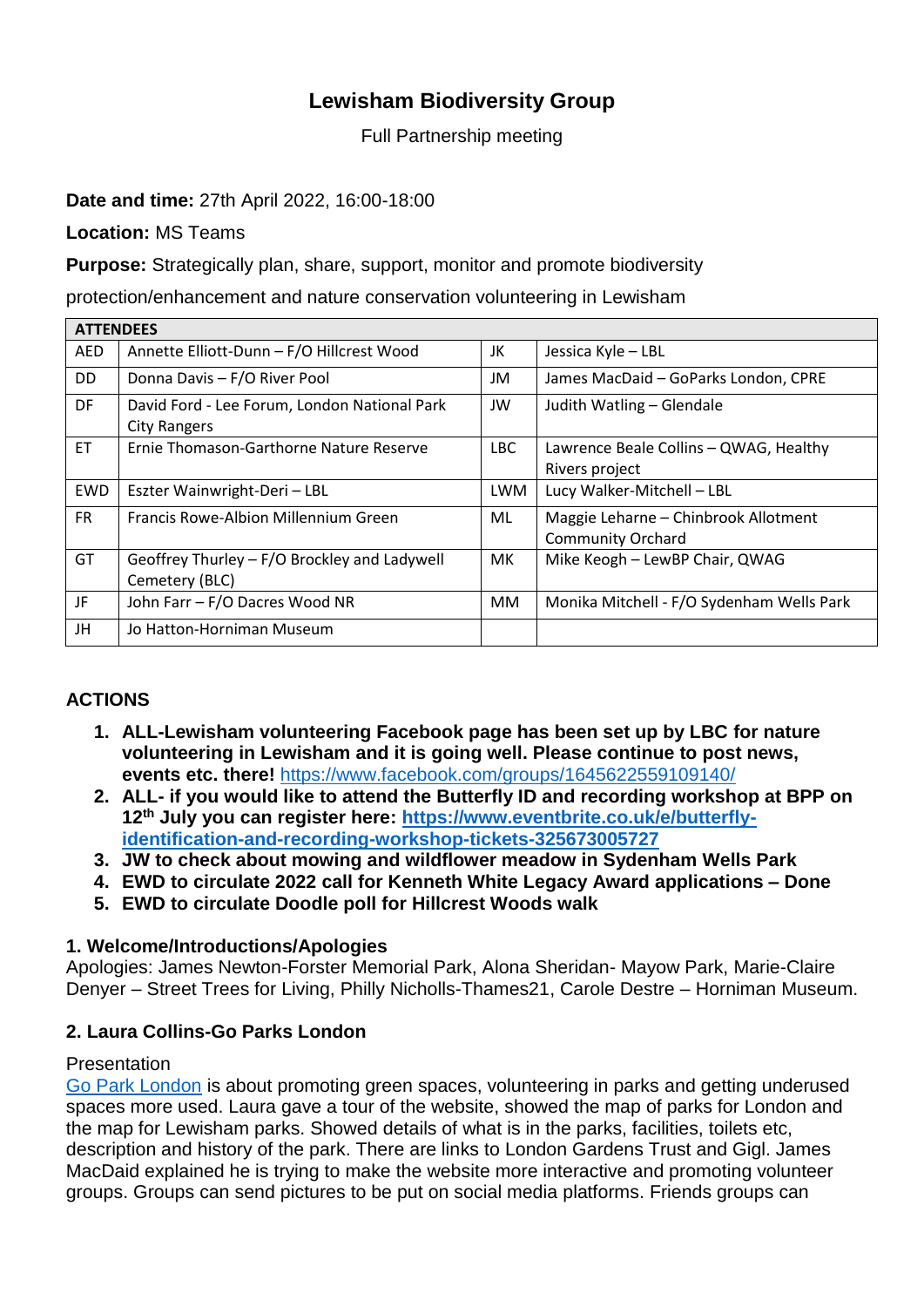register and create a page for their park. They would like to do an event to promote friends groups in Lewisham. Laura's email: [laura@cprelondon.org.uk](mailto:laura@cprelondon.org.uk)

# **Q&A**

### **MM asked is it free?**

It is free as it is already funded by charitable trusts.

#### **GT asked can you upload videos?**

Not yet-it may be possible in the future

**3. Minutes and matters arising-**All actions completed or ongoing from last meeting, updates provided below

### **4. Biodiversity Partnership Summary Report and Highlights (JK)**

Outputs-still engaging lots of people, almost 1500 adults. Environmental education quite low but is picking up now after covid. Lots of trees have been planted, especially at Durham Hill. Lots of surveys taking place. Crested Caracara Falcon escaped from a zoo appeared in Mayow Park. Sparrowhawk seen in Brookmill. Lots of frog spawn seen in various areas.

# **5. Lewisham updates:**

#### **LWM-**

There are lots of Bluebells coming up in the woods, best display in years, areas that have been cut back have sprouted bluebells and wood anemone. Found a newt in the community garden, doing regular surveys in the park, free butterfly ID and recording workshop from Big City Butterflies, **Tuesday 12th July 10.30-1pm**, Love BPP Community Day **30th April**-RSPB and bat conservation trust coming, **flower show 31st July.**

DF commented- he visited BPP, thinks the mound needs some work, found some nice fungi and the park is looking really good.

#### **If anyone would like to attend the butterfly workshop:**

**Free Butterfly Identification& recording workshop** - gain skills & knowledge in identifying and recording butterflies to help establish more recording across Lewisham. **Tuesday 12th July** 10.30-13.00pm at Beckenham Place Park Mansion, Beckenham Hill Road, BR3 1SY. Slide presentation followed by walk around the Park with Steve from Big City Butterflies **Project** 

[https://www.eventbrite.co.uk/e/butterfly-identification-and-recording-workshop-tickets-](https://www.eventbrite.co.uk/e/butterfly-identification-and-recording-workshop-tickets-325673005727)[325673005727](https://www.eventbrite.co.uk/e/butterfly-identification-and-recording-workshop-tickets-325673005727)

#### **JW-**

#### **Rivers and People-**

We have been working on the backwaters in the Ladywell south and middle fields and the pond at Chinbrook Meadows.

We have finished the bee bank at Ladywell near the secondary channel.

#### **Nature's Gym-**

We have been working on the Eastern Road entrance at Hilly Fields, clearing back brambles and weeding the fruiting hedges.

Cleared brambles from the meadow area at Mountsfield Park ready for the wildflowers to come up this summer.

#### **Bird surveys-**

•Ladywell Fields- Kingfisher, Greater spotted woodpeckers creating a nest, little egret, 2 regular mandarin ducks.

•Hilly Fields- RSPB Big Garden Birdwatch event at Hilly Fields in January, it was well attended, and we saw a variety of birds including goldcrests, redwing, nuthatches, long tailed tits and chaffinches.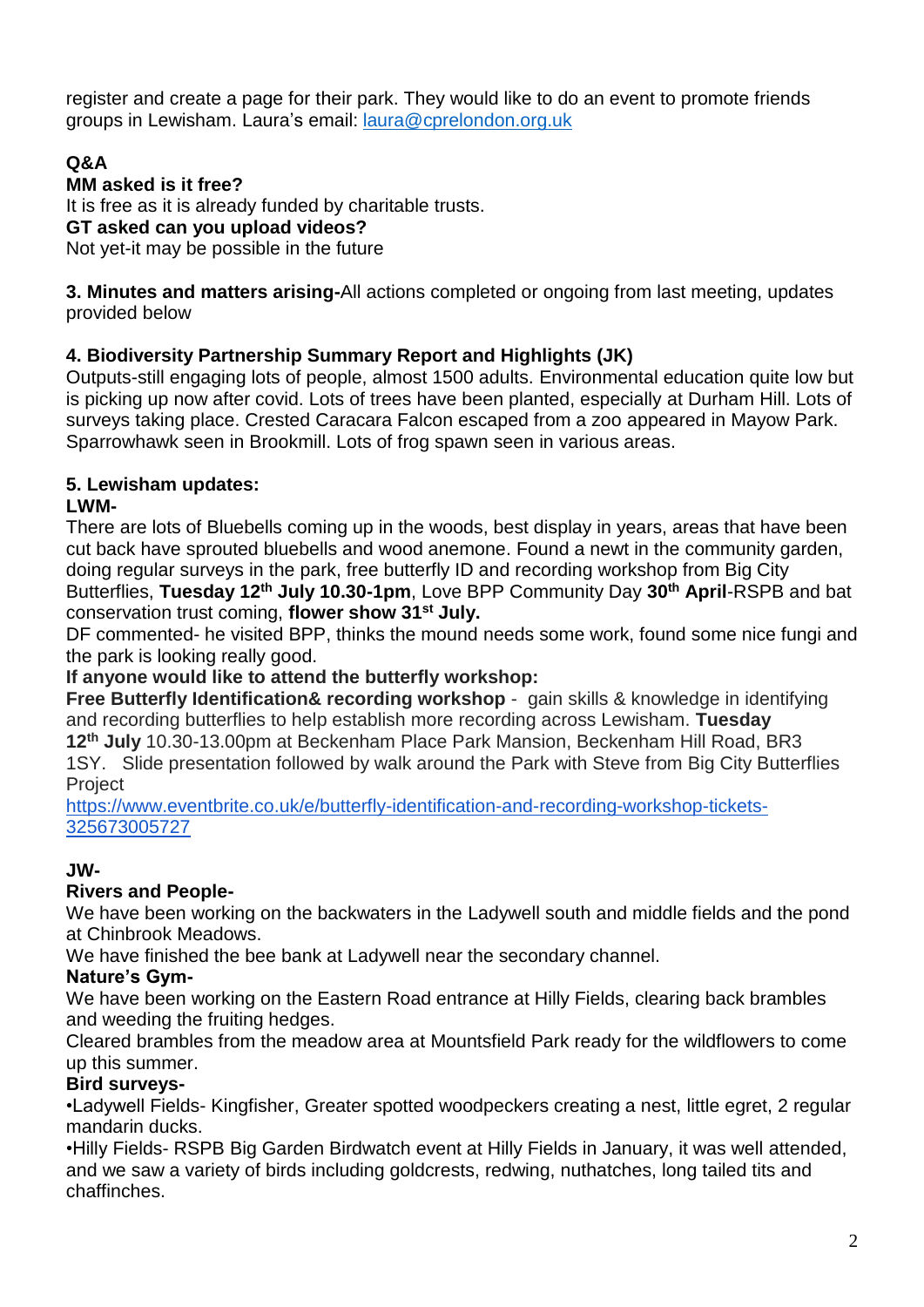•High numbers of butterflies this spring-brimstones, whites, peacocks, commas, red admirals, holly blues, gatekeepers, speckled woods.

# **Habitat Management Training-**

Glendale staff attended training to better manage meadows in parks for butterflies with Big City Butterflies project officer Steve Bolton.

#### **Green Flag judging-**

Taking place in June at Brookmill, Ladywell, Chinbrook, Northbrook, Sydenham and Telegraph Hill.

#### **Questions-**

**AED-can the mowing be relaxed at Sydenham Wells and what is happening with the proposed meadow area-**JW to check.

#### **DF-the classroom is looking untidy at Manor Park.**

**JW-**it has all been tidied up a couple of weeks ago. All the rubbish the closed café left behind has been cleared out.

#### **Jess-**

Has renewed forest school licenses. Working on a project at Waldron Centre.

Got the money for bell green pond restoration and dipping platform from Rewild London. Will do some surveys round the pond as well.

#### **3 rivers clean up 11th-June to 9th July**

Lewisham Cleaner and greener **30th May-24th August** to clean up local area.

### **Eszter-**

Pictures been sent for Kenneth White Fund projects. Will be open for new applications in a few weeks. Also £200 available for bee projects.

Planted the tiny forest in Durham Hill

City Nature Challenge this weekend-international citizen science project to record sightings **Barratt Homes Community Grant-up to £1000 available** for Lewisham groups

Ladywell Playtower refurbishment-will try to maximise biodiversity, native hedges and green roofs.

#### **6. Partner updates:**

#### **JH-**

Planted a micro forest. Held easter fair over the weekend. Launched forest schools initiative, 4 people trained for forest school. Participating in borough of culture. In January awarded heritage lottery funding Big Nature Project, connecting people with nature. Developing different areas of the museum and gardens, creating a winter garden and sustainable gardening, improve access to the nature trail, developing an adventure zone, creating an action zone about climate change and humans impact on natural world with activities for children.

#### **MM-**

Treescape grant gave 10 trees to the park. Would like a bat walk this year. Put up a new bat box from FR.

# **AED-**

Ivy has been cut on Vigilant Close. Mowing regimes could be relaxed more as it encourages wildflowers and bluebells have come up where mowing has been relaxed. Large population of crows on Hillcrest, seen woodpeckers, common lizards, low song thrush numbers.

#### **DF-**